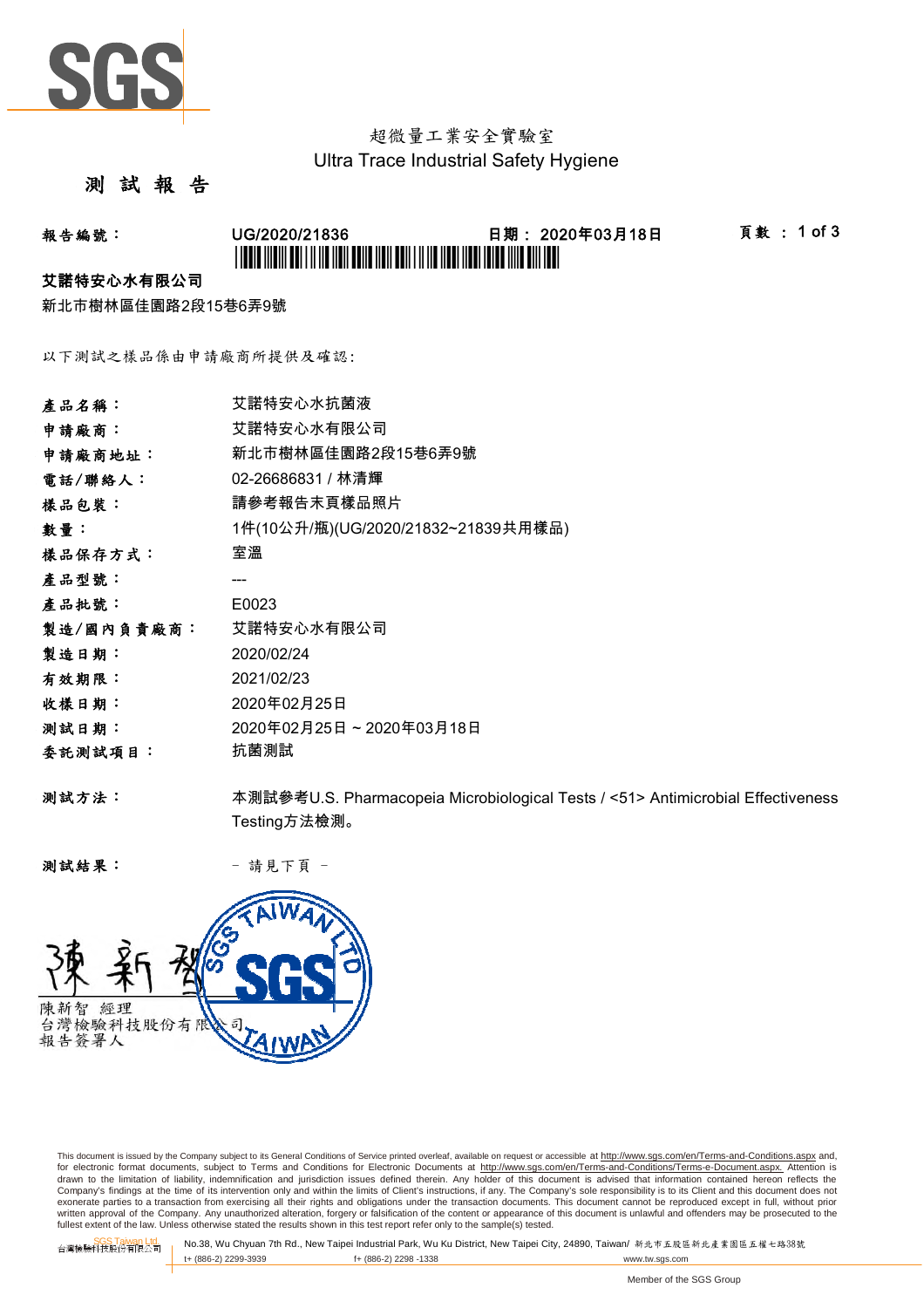

## 超微量工業安全實驗室 Ultra Trace Industrial Safety Hygiene

## 測 試 報 告

# 報告編號: UG/2020/21836 日期: 2020年03月18日 頁數 : 2 of 3 \*UGBIT INDIVI ABI I II IID NON BANA NAN ABIN I II IID NABI INDIVIDID INI BAN NABI

#### 艾諾特安心水有限公司

新北市樹林區佳園路2段15巷6弄9號

#### 測試結果:

| 菌株名稱               | 原接菌量<br>(CFU/mL)    | 作用時間  | <u>樣品作用後之</u>  <br><u>菌量(CFU/mL)</u> | 成菌率R(%) |
|--------------------|---------------------|-------|--------------------------------------|---------|
| 白色念珠球菌             | $5.1 \times 10^{5}$ | 30 秒鐘 |                                      | >99.9   |
| (Candida albicans) |                     |       |                                      |         |

備註:1.測試報告僅就委託者之委託事項提供測試結果,不對產品合法性做判斷。

- 2. 本測試報告之所有檢驗內容,均依委託事項執行檢驗,如有不實,願意承擔完全責任。
- 3. 本報告不得分離,分離使用無效。
- 4.菌株編號:
	- 白色念珠球菌 BCRC 21538;ATCC 10231
- 5.減菌率R(%)小於1%則無明顯抑菌效果。

- END -

This document is issued by the Company subject to its General Conditions of Service printed overleaf, available on request or accessible at http://www.sqs.com/en/Terms-and-Conditions.aspx and, for electronic format documents, subject to Terms and Conditions for Electronic Documents at http://www.sgs.com/en/Terms-and-Conditions/Terms-e-Document.aspx. Attention is drawn to the limitation of liability, indemnification and jurisdiction issues defined therein. Any holder of this document is advised that information contained hereon reflects the<br>Company's findings at the time of its int exonerate parties to a transaction from exercising all their rights and obligations under the transaction documents. This document cannot be reproduced except in full, without prior written approval of the Company. Any unauthorized alteration, forgery or falsification of the content or appearance of this document is unlawful and offenders may be prosecuted to the<br>fullest extent of the law. Unless othe